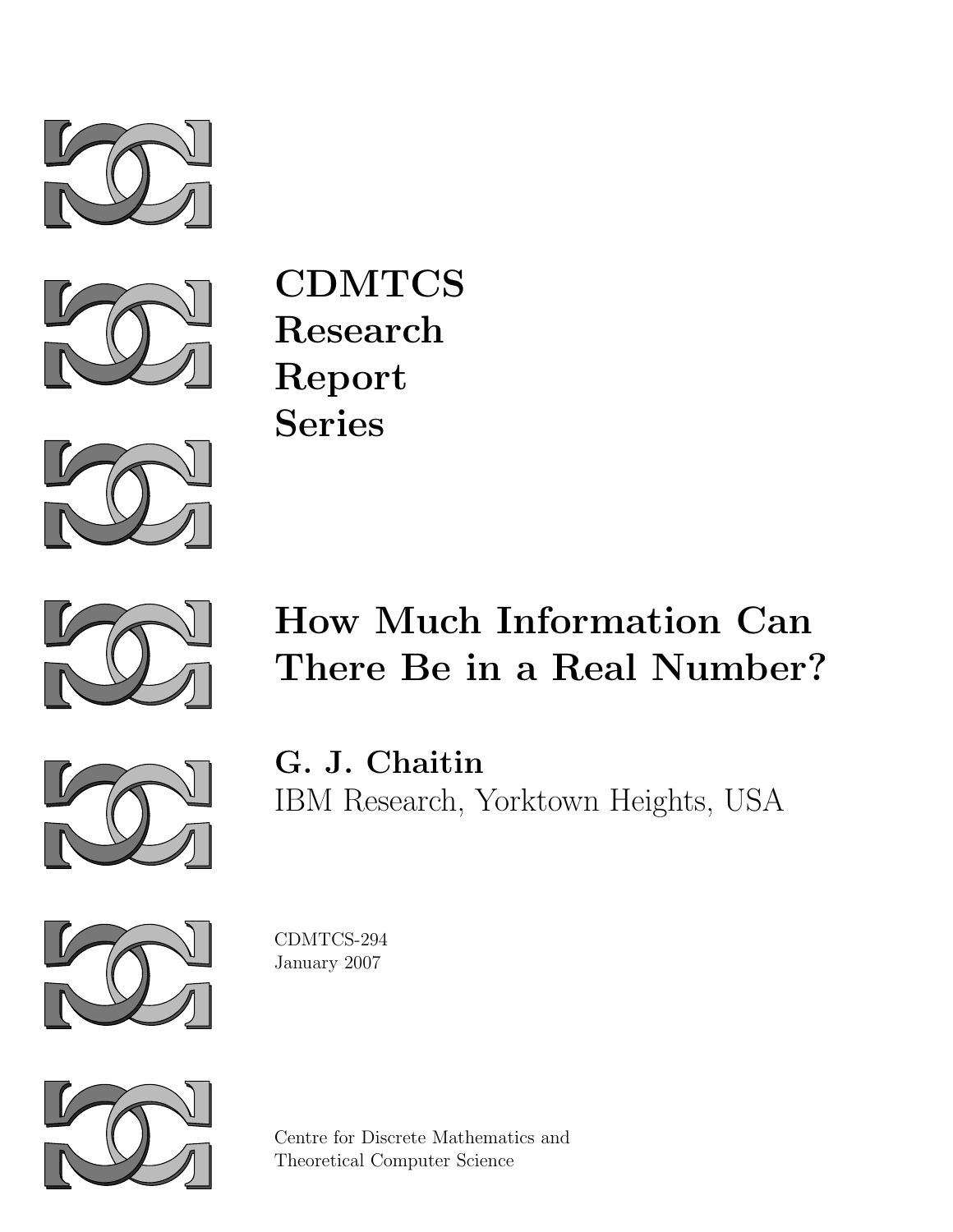## **How Much Information Can There Be in a Real Number?**

**Gregory Chaitin**<sup>∗</sup>

#### **Abstract**

This note gives some information about the magical number  $\Omega$ and why it is of interest. Our purpose is to explain the significance of recent work by Calude and Dinneen attempting to compute  $\Omega$ . Furthermore, we propose measuring human intellectual progress (not scientific progress) via the number of bits of  $\Omega$  that can be determined at any given moment in time using the current mathematical theories. Keywords: halting problem, halting probability.

#### **1 Introduction**

A real number corresponds to the length of a line segment that is measured with infinite precision. A rational number has a periodic decimal expansion. For example,

$$
\frac{1}{3} = 0.33333333\dots
$$

The decimal expansion of an irrational real number is not periodic. Here are three well-known irrational reals that everyone encounters in high school and college mathematics:  $\sqrt{2}$ ,  $\pi$ , and e.

Each of these numbers would seem to contain an infinite amount of information, because they have an infinite decimal expansion that never repeats. For example,

$$
\pi=3.1415926\ldots
$$

<sup>∗</sup>IBM T. J. Watson Research Center, P. O. Box 218, Yorktown Heights, NY 10598, U.S.A., chaitin@us.ibm.com.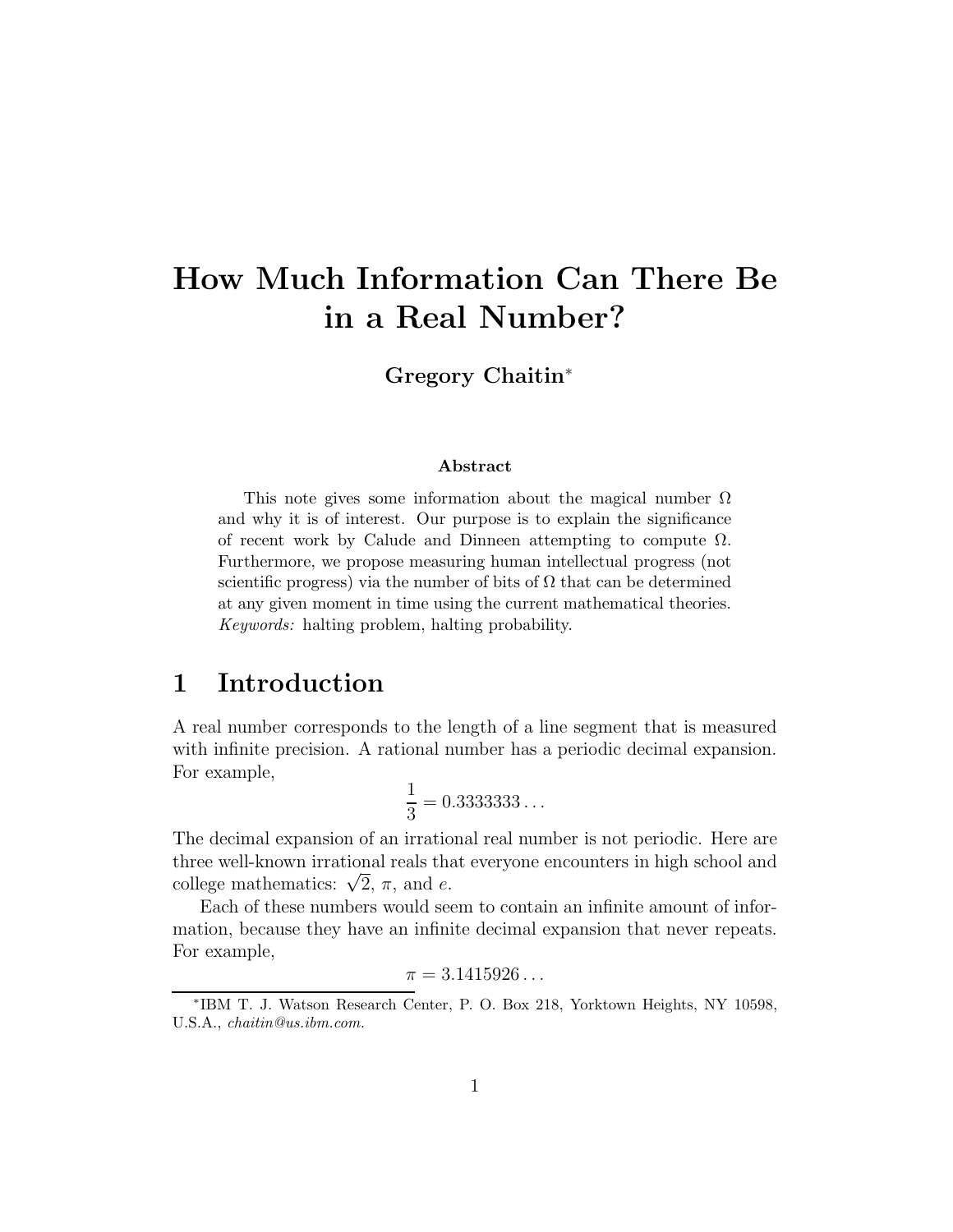However,  $\pi$  actually only contains a finite amount of information, because there is a small computer program for computing  $\pi$ . Instead of sending someone the digits of  $\pi$ , we can just explain to them how to compute as many digits as they want.

Are there any real numbers that contain an infinite amount of information? Well, clearly, if the successive decimal digits are chosen at random, the resulting stream of digits has no structure, each digit is a complete surprise, and there cannot be an algorithm for computing the number digit by digit.

However, this random sequence of digits is not **useful** information, not at all. It's an infinite amount of completely useless information.

#### **2 Borel's Know-It-All Real Number**

In 1927, the French mathematician Emile Borel pointed out that there are real numbers which contain an infinite amount of extremely **useful** information. The particular example that he gave is defined like this: Its Nth digit answers the Nth yes/no question in an infinite list of all possible yes/no questions, questions about the weather, the stock market, history, the future, physics, mathematics. . . Here I am talking about the Nth digit after the decimal point. Borel's number is between zero and one; there is nothing before the decimal point, only stuff after the decimal point. And we can assemble this list of questions because the set of all possible questions is what mathematicians call a countable or a denumerable set.

#### **3 Using a Real Number as an Oracle for the Halting Problem**

Borel's real number may seem rather unreal, rather fantastic, even though it exists in some Platonic, ideal, conceptual sense. How about a more realistic example, and now let's use base two, not base ten. Well, there is a real Θ whose Nth bit tells us whether or not the Nth computer program ever halts. This time we imagine an infinite list of all possible self-contained computer programs—not yes/no questions—and ask which programs will eventually finish running. This is Alan Turing's famous 1936 halting problem.

Θ doesn't tell us anything about the stock market or history, but it does tell us a great deal about mathematics. Why? Because knowing this number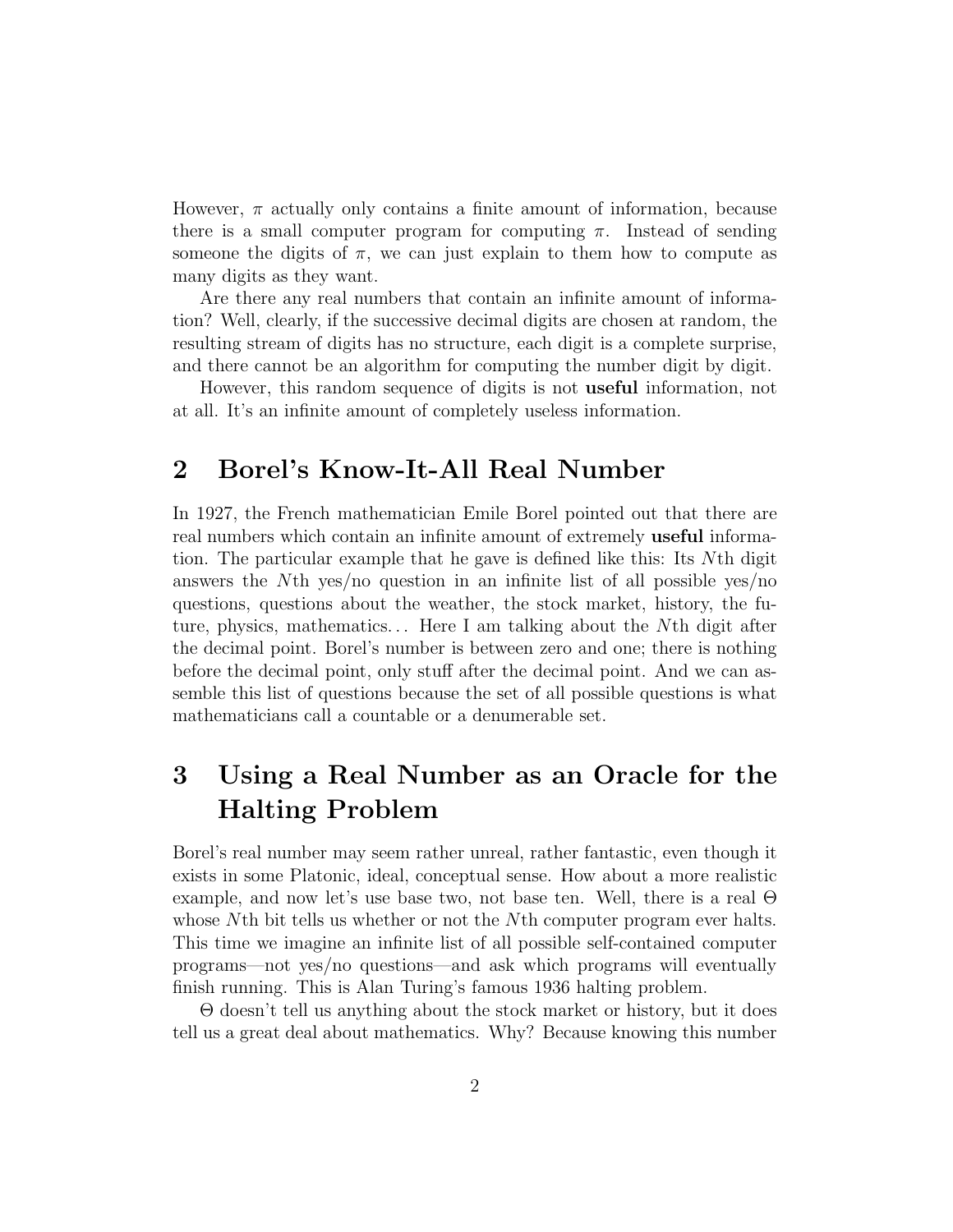Θ would automatically enable us to resolve famous mathematical problems like Fermat's so-called last theorem, which asserts that there are no positive integer solutions for

$$
x^N + y^N = z^N
$$

with the power  $N$  greater than two.

How can Θ enable us to decide if Fermat was right and this equation has no solutions? There is a simple computer program for systematically searching for a solution of Fermat's equation. This program will fail to halt precisely if Fermat's conjecture that there are no solutions is correct.

However, in the case of Fermat's conjecture there is no need to wait for the number  $\Theta$ ; Andrew Wiles now has a proof that there are no solutions. But Θ would enable us to answer an infinite number of such conjectures, more precisely, all conjectures that can be refuted by a single counter example that we can search for using a computer.

#### **4** N **Cases of the Halting Problem is Only** log<sup>2</sup> <sup>N</sup> **Bits of Information**

So knowing the answers to individual cases of the halting problem can be valuable information, and Θ enables us to answer **all** such problems, but unfortunately not in an optimal way.  $\Theta$  isn't optimal, it is highly redundant, we're wasting lots of bits. Individual answers to the halting problem aren't independent, they're highly correlated.

Why? Because if we are given  $N$  programs, we can determine which ones halt and which ones don't if we merely know **how many** of these N programs halt, and to know that is only about  $log_2 N$  bits of information. (Run all N programs in parallel until precisely the correct number have stopped; the remaining programs will never stop.)

Furthermore,  $\log_2 N$  is much smaller than N for all sufficiently large values of N.

So what is the best we can do? Is there an oracle for the halting problem that isn't redundant, that doesn't waste any bits?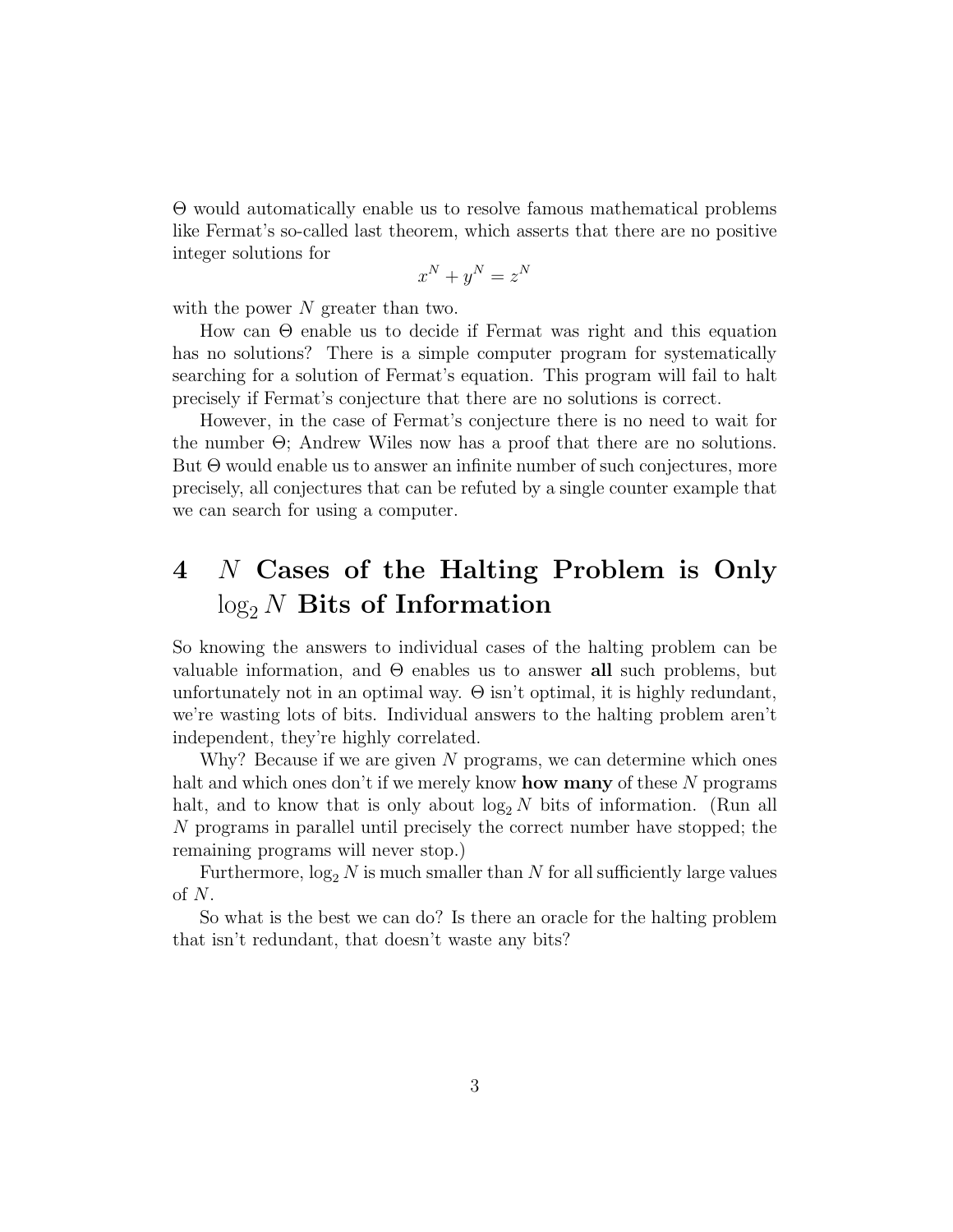### **5 The Halting Probability** Ω **is the Most Compact Oracle for the Halting Problem**

The best way to pack information about the halting problem into a real number is to know a great many bits of the numerical value of the probability that a program chosen at random will eventually halt. Precisely how do I define this halting probability? Well, the exact definition is a little complicated, and in fact the numerical value of  $\Omega$  depends on the particular computer and the programming language that you pick.

The general idea is that the computer that we are using flips a fair coin to generate each bit of the program, a heads yields a 1, a tails yields a 0, successive coin tosses are independent, and the computer starts running the program right away as it generates these bits.  $\Omega$  is the probability that this process will eventually halt.

More precisely, each  $K$ -bit program  $p$  that halts contributes precisely  $1/2<sup>K</sup>$  to the halting probability  $\Omega$ :

$$
\Omega = \sum_{p \text{ halts}} 2^{-(\text{the size of } p \text{ in bits})}.
$$

Furthermore, to avoid having this sum diverge to infinity, the set of meaningful programs must be a prefix-free set, in other words, no extension of a valid program is a valid program. Then what information theorists call the Kraft inequality applies to the set of all programs and  $\Omega$  is necessarily less than one.

 $\Omega$  is a very valuable oracle, because knowing the first N bits of  $\Omega$  would enable us to resolve the halting problem for all programs up to N bits in size. No oracle for the halting problem can do better than this.  $\Omega$  is so valuable precisely because it is the most compact way to represent this information. It's the best possible oracle for the halting problem. You get the biggest bang for your buck with each bit!

And because this information is so valuable,  $\Omega$  is maximally unknowable, maximally uncomputable: An N-bit computer program can compute at most N bits of  $\Omega$ , and a mathematical theory with N bits of axioms can enable us to determine at most N bits of  $\Omega$ . In other words, the bits of Ω are incompressible, irreducible information, both logically irreducible and computationally irreducible.

Paradoxically, however, even though  $\Omega$  is packed full of useful information, its successive bits **appear** to be totally unstructured and random, totally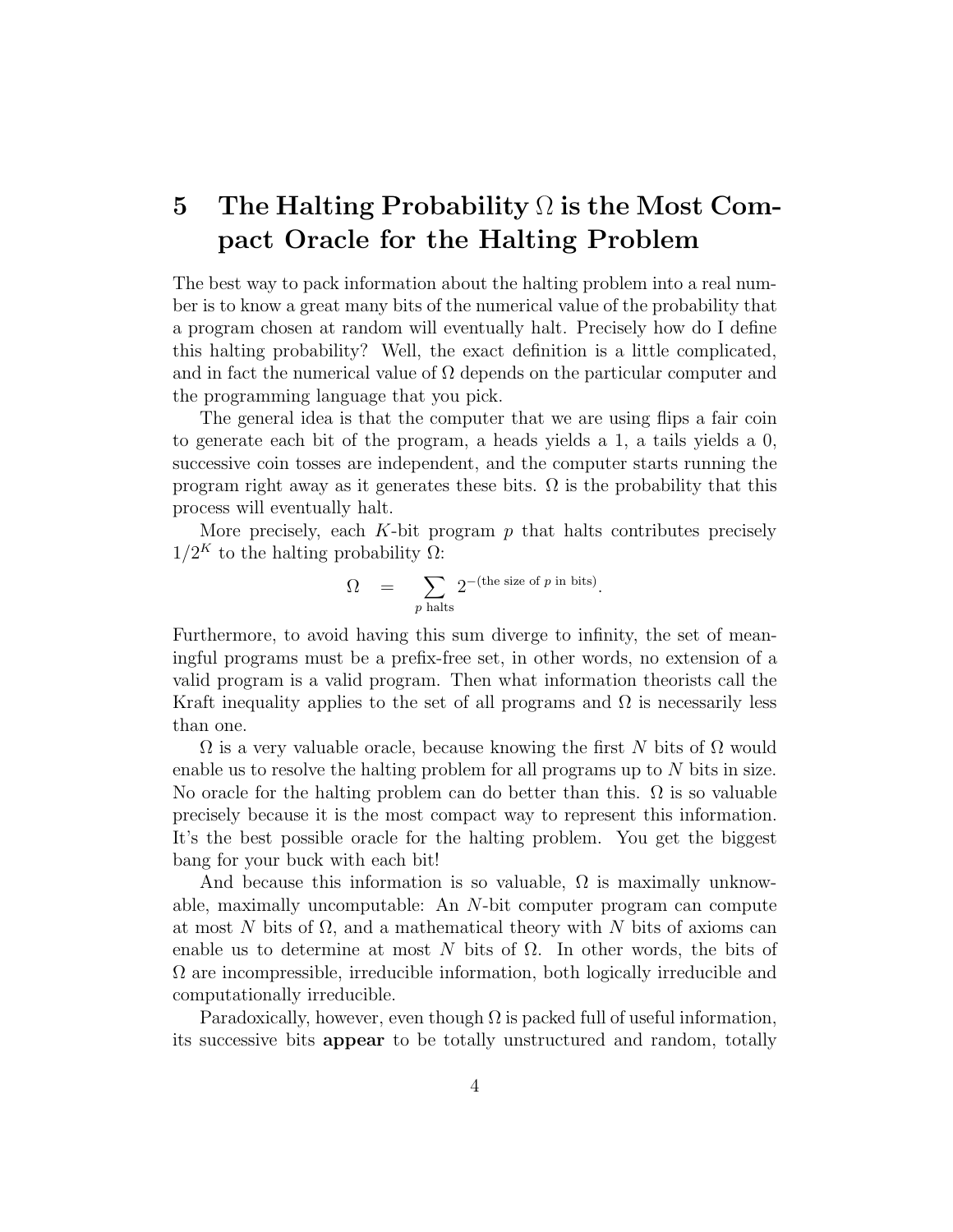chaotic, because otherwise  $\Omega$  would not be the most compact oracle for the halting problem. If one could predict future bits from past bits, then  $\Omega$  would not be the best possible compression of all the answers to individual cases of Turing's halting problem.

### **6 Measuring Mathematical or Human Intellectual Progress in Terms of Bits of** Ω

Counting how many bits of  $\Omega$  our current mathematical theories permit us to know, gives us a way to measure the complexity of our mathematical knowledge as a function of time.  $\Omega$  is infinitely complex, and at any given moment our theories capture at most a finite amount of this complexity. Our minds are finite, not infinitely complex like  $\Omega$ .

But what if we bravely try to compute  $\Omega$  anyway?

#### **7 Storming the Heavens: Attempting to Compute the Uncomputable Bits of** Ω

This amounts to a systematic attempt to increase the complexity of our mathematical knowledge, and it is precisely what Calude and Dinneen try to do in [1]. As they show, you can start off well enough and indeed determine a few of the initial bits of  $\Omega$ . But as I have tried to explain, the further you go, the more creativity, the more ingenuity is required. To continue making progress, you will eventually need to come up with more and more complicated mathematical principles, novel principles that are not consequences of our current mathematical knowledge.

Will mathematics always be able to advance in this way, or will we eventually hit an insurmountable obstacle? Who knows! What is clear is that  $\Omega$  can never be known in its entirety, but if the growth of our mathematical knowledge continues unabated, each individual bit of  $\Omega$  can eventually be known.

I hope that this note gives some idea why [1] is of interest. (See also [2].) For more on  $\Omega$ , please see my article in *Scientific American* [3] or my book [4]. A more recent paper is my Enriques lecture at the University of Milan in 2006 [5].